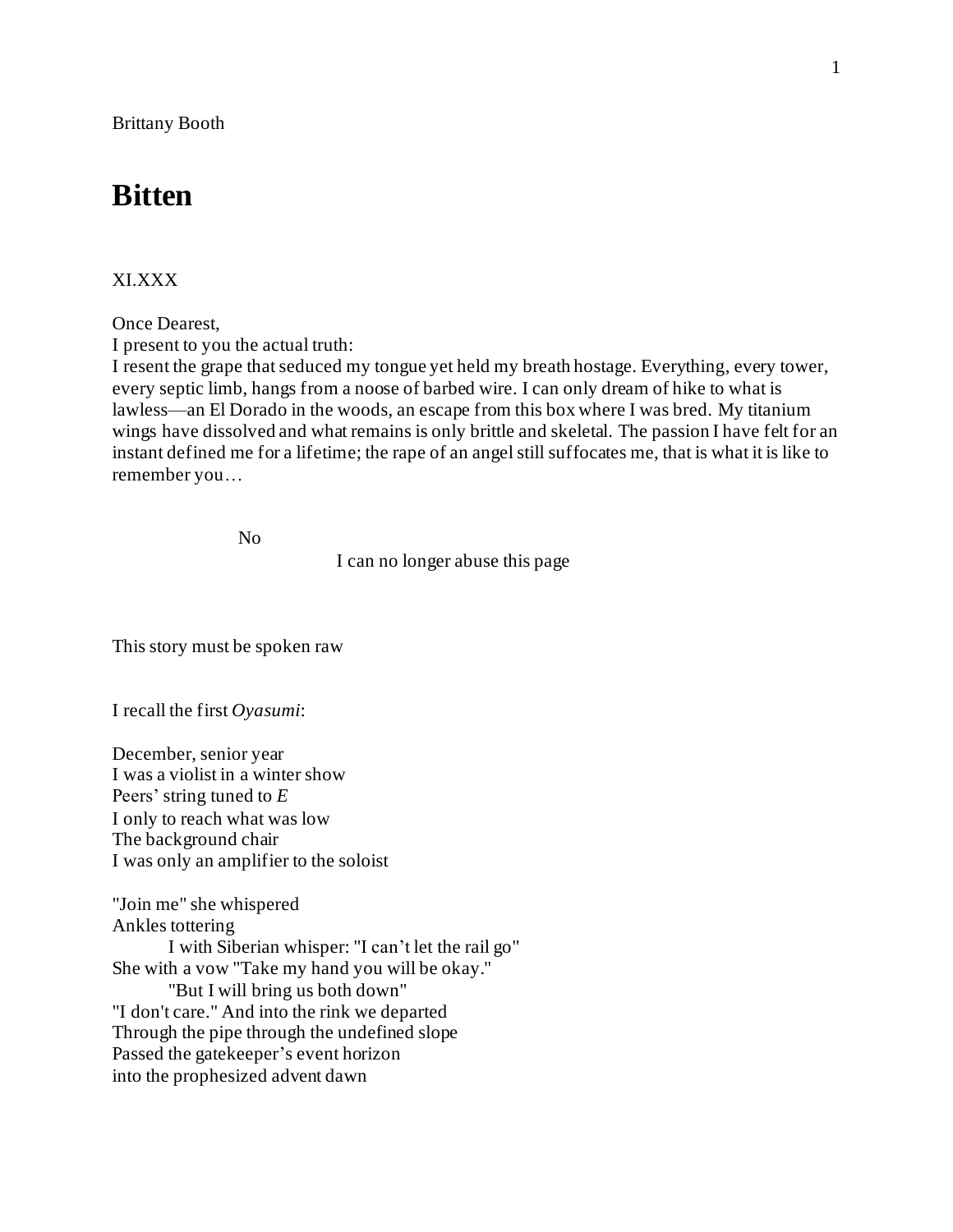It is on the trains of Tokyo I feel the most alive I close a door for a night

I stand naked reviewing The unborn stencil

I lay naked on the spotless linen She kisses my inner thigh A palm's brush Nestle with comforting breath on the neck A kiss on the forehead that penetrates the cranium "If I had angel's wings I'd never use them to fly, id wrap them around you." "You have your hook in me—I love it." "I have a Halo reserved for you. Tilt your chin back" A trusting smile, "Who are you?" The whirlpool's twist: "That is the cipher you need to solve" "Alright, I will. Oyasumi" "Oyasumi*nasi*"

The sheets a lake at the edge of the woods Pondering on the rose lake

Inside the husk of a hollow tree there is a combination

Without a spade to dig, Without an axe to carve With hesitation to dig She remains unsolved On the cusp between this lake and sulfur is *True* beauty I still need to dig My vows still unwritten

> On this blushing cusp I will be splashed I will swear off all anthems I will be submerged My vows uttered in an implicit anthem I will submit to washing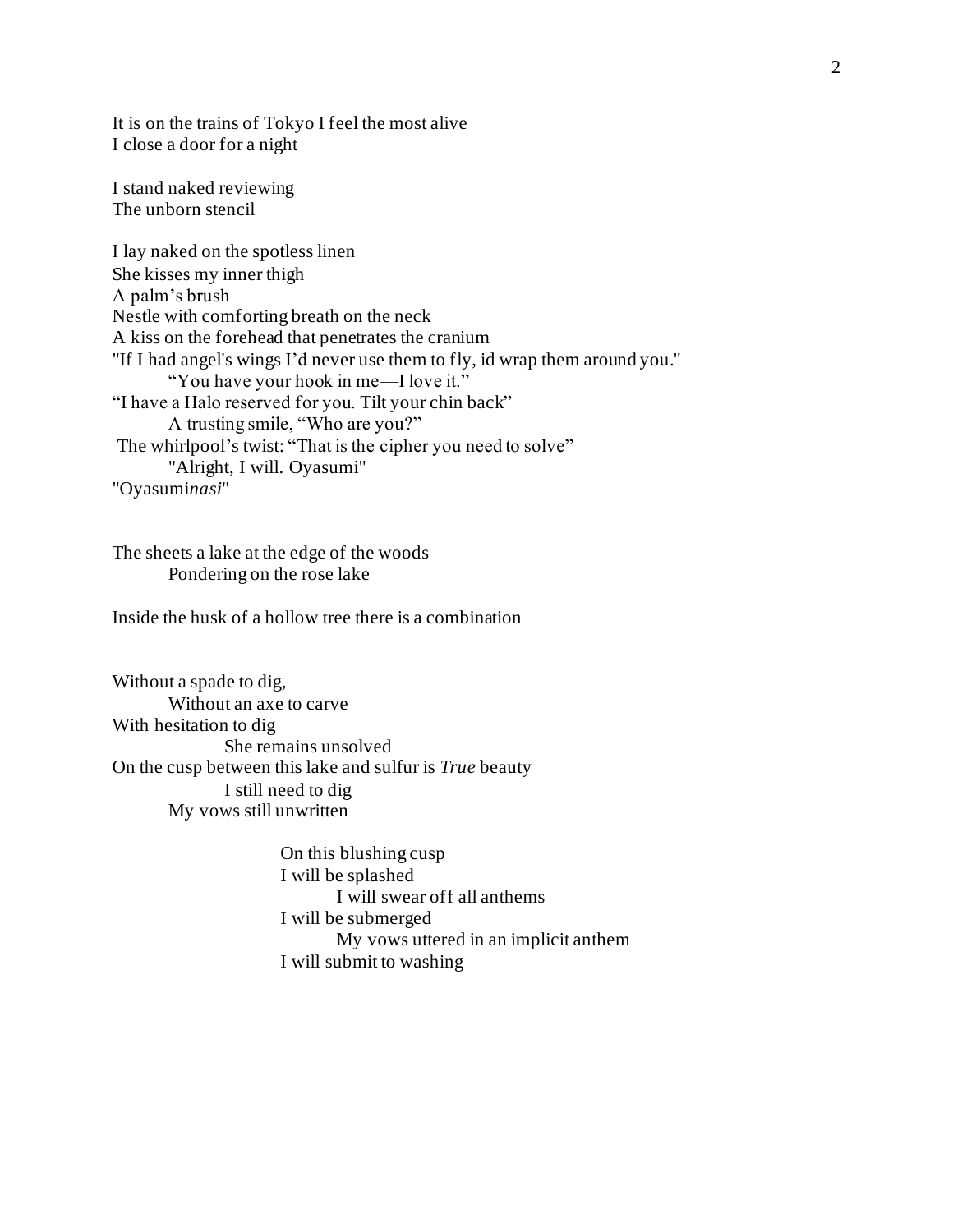I sip tea in the Tatami room The circling spoon a machete to apostate's armor A bronze bell alarming the dusk hour In the Tower's attic, a light prism emits without input My past hand imprints on the glassy surface Dry stone on sandstone ruins Sprites with palm fans the oasis breeze that hits my cheek

*It should be arid*

I stand where apostles once stood Income seven suits, balding Rolexes Will I meet the true champion tonight?

The sugar is melted Parallel to the futon My romantic vision only a mobile

I need to understand her

My ungrateful hand to tip the restroom attendant An unconscious wish:

> Park benches across the schoolyard With celebrating candies and modified cigarillos "I was accepted into the pre-med program" "Congrats" "What do you want to study next year? What do you want to become?" "I'm not sure yet. Maybe I'll try medicine"

I return to the dinner table caviar served Satin embedded between knuckles and palms She sits across from me She offers a glass of wine

I ignore the Pinot Noir

A stalactite inching towards gravities past Paused to the unglamorized eye Stagnant frozen fossil

A drip onto the cave's floor Will it ever happen again?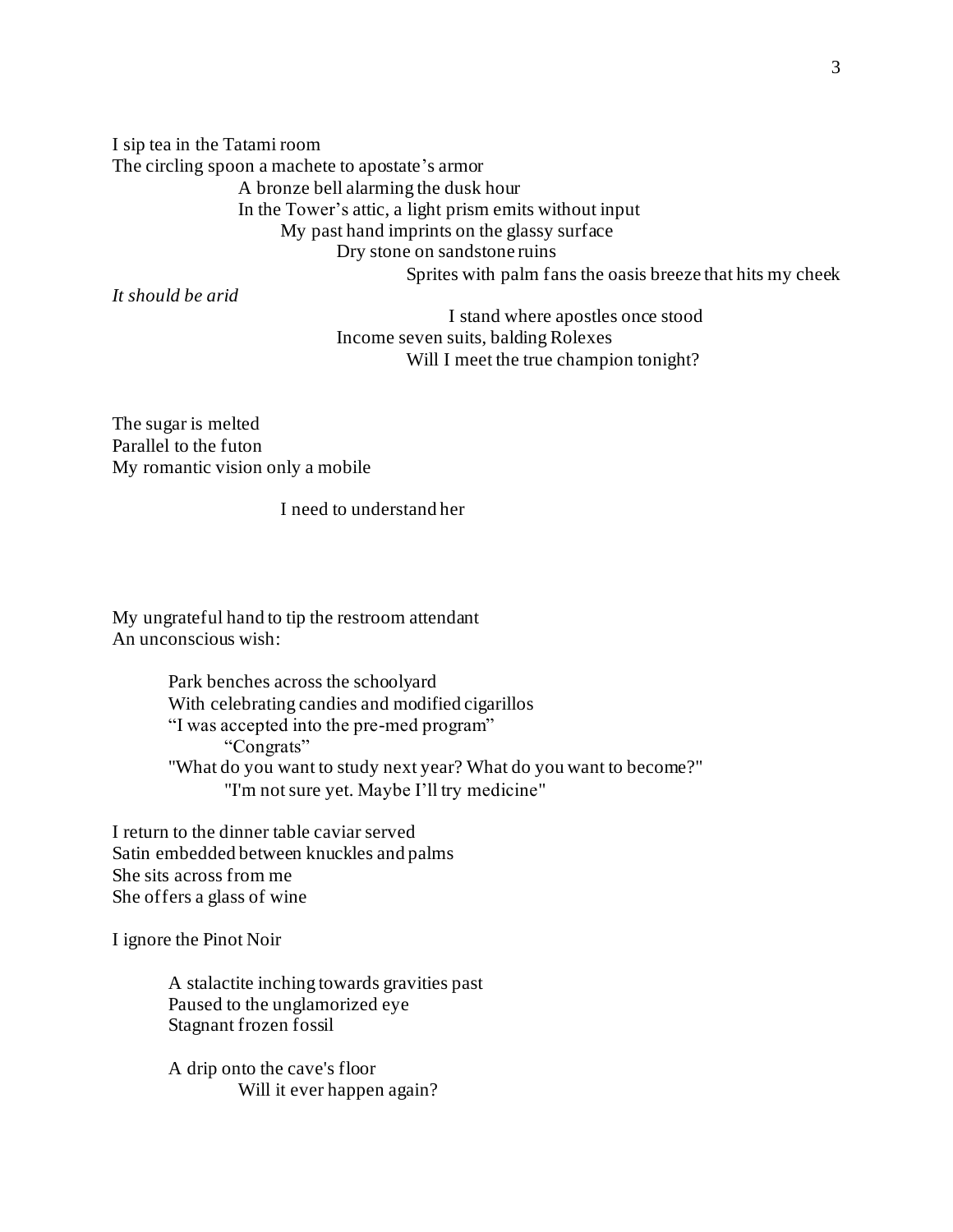## Another drip

"Another drink?" she asks I pass the wine to the server "You refuse the wine?" she presses further "I don't want any right now" I answer "But it is your destiny to drink the wine" she insists "I might have some later" an unlikely promise "How are your studies?" She asks nails tapping, a redirection with cross expression "We discussed Skinner boxes in Psychology and read Poe's *El Dorado* in English." I answer. "You're studying medicine, why do you keep bothering with classes that focus on poetry?" "It's a passion" I "You have but *one* passion" A twisted fist "You don't need useless classes—" "They aren't useless! They help me interpret poetry." "You don't need classes for that. Frankly, you never need to do that. The meaning is always clear." "Then what is your take on Poe's *El Dorado*?" I demand reasoning "Deahtless Dedication. Service. Unquestioning faith. Now, I must ask, will you be my knight in the search for *El Dorado*?" She demands an answer "Why?"—Why anything? Discharged fingertips press against mine A pause, and a ridged glare: "You're *murdering* me." **—**Should I apologize?

The bed rolls in with dormant spots

"I need to talk to you." The scalpel hovering

"You're lost" Don't

"You must be punished"

"I'm only doing this because I love you" The harvest begins

Lungs sawed from the windpipes

Heart disconnected from the arteries

A pick in the frontal lobe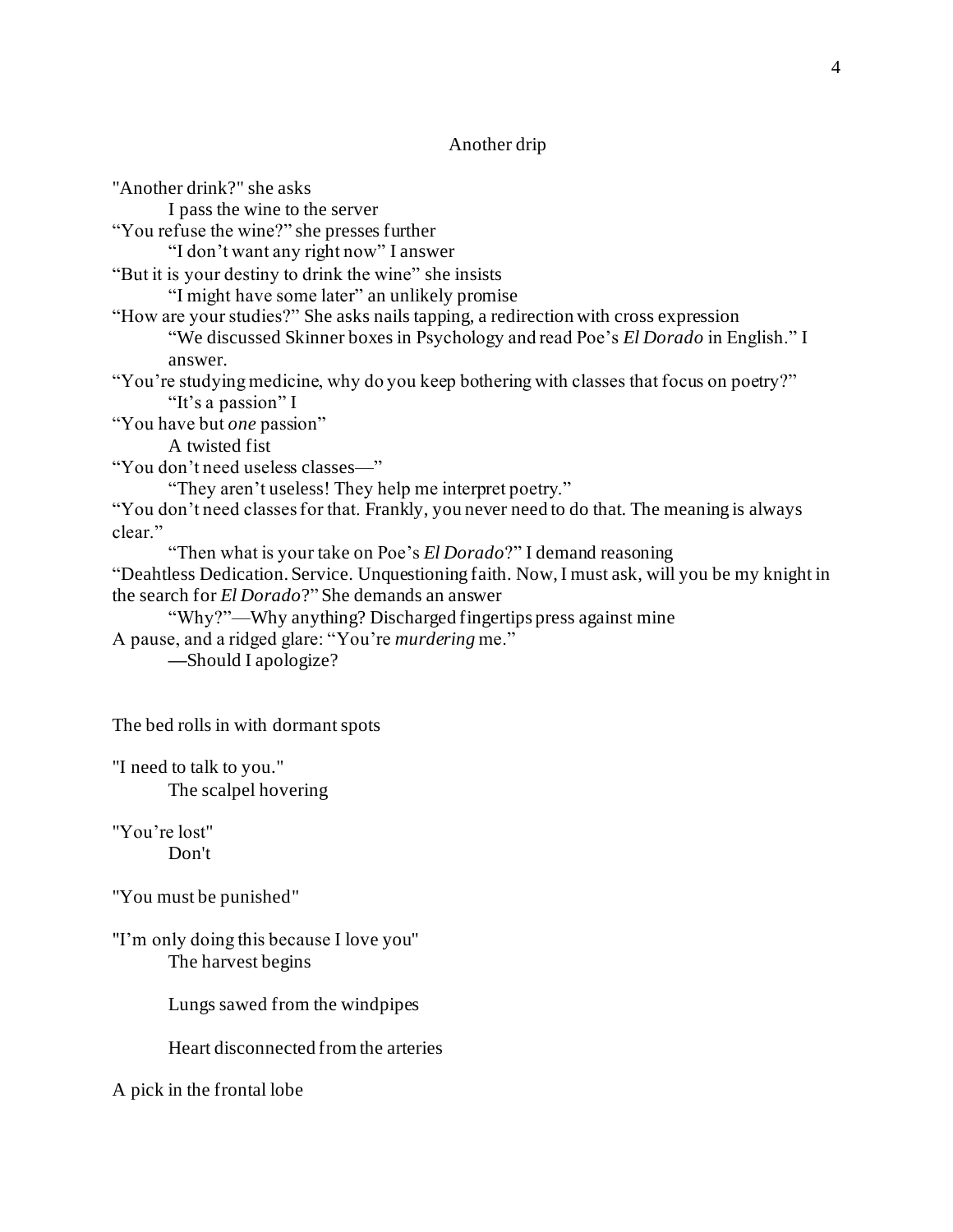A hook in the hippocampus I no longer sense the reaping

> Extra skeletal vines develop from behind my shoulder blades I was glimpsed at by A Truth, and now I am an abomination

> > It is on the trams of Tokyo I feel the most useless

I can never return

The IV connected to my arm Fed by a bloodless pouch replacing the interior

The rewriting embalmment A transmutation into a cationic cadaver:

> Addressing myself 'Myrmidon' Addressing an answer to my Exalt

With only one tear a night I exceeded my limit From soiled pillow tops I have unveiled the fate the John has warned:

> Christian bells chiming 'shelter' During the screams the unprinted obituary expands

On pewter platters, my objectives served

Served them well I pour the mineral water and wine I manufacture the drink Stampede the grapes Ignore the refugee Tend the vineyard I pounded the grapes for Patrons' lips

I ignored the refuge, because the refuge was always me

I put Judas and Brutus to shame

Served them well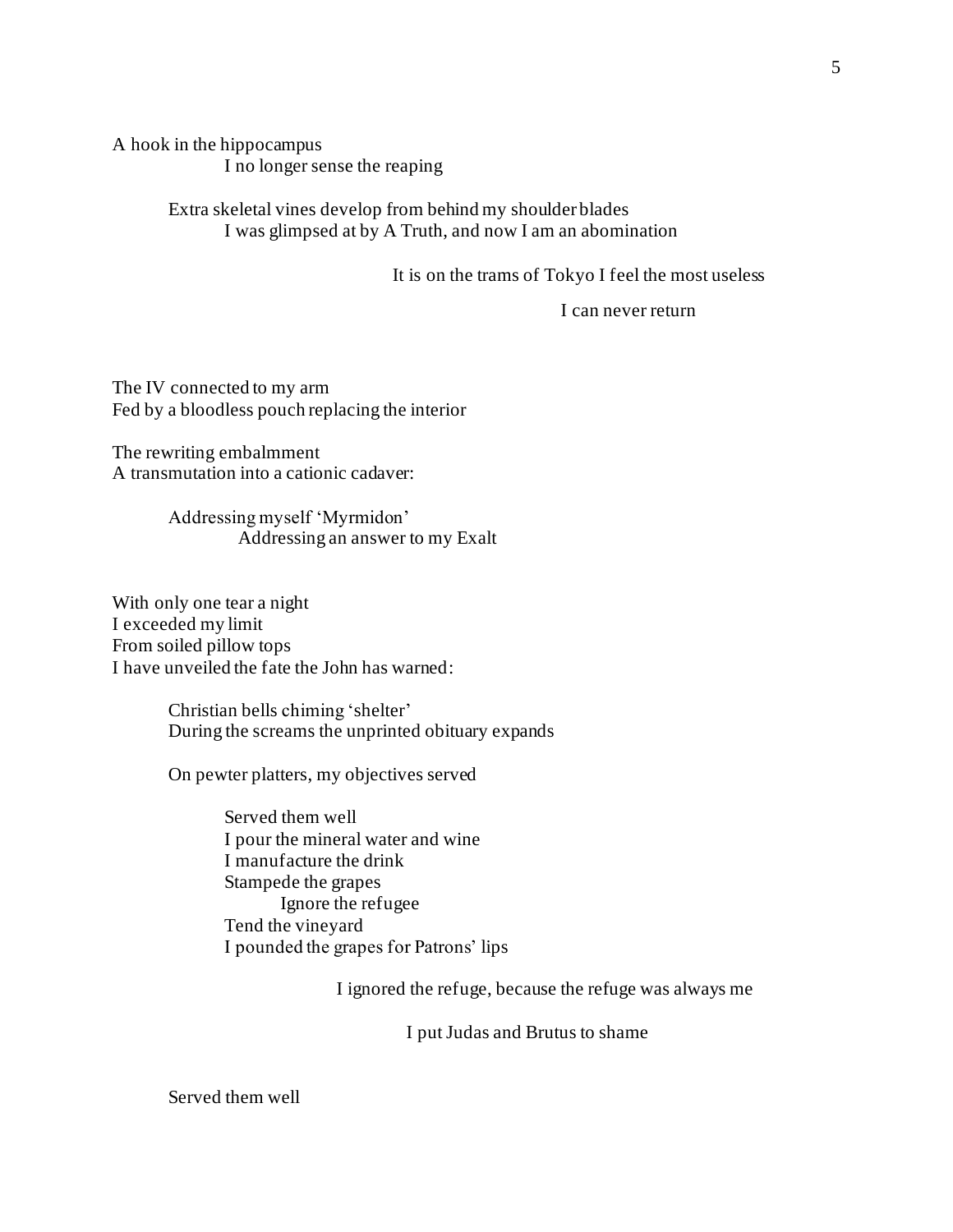### I worship My Goddess well

The nesting bed unearthed from vengeful molten

Through the gyrating straw of tempests Is the plane where a pupil with the potential for *infinity* Becomes a hostage to the *nihility* 

A reluctant call for Spring Picturing Autumn's Ivy A border between green and red Until green bleeds black

My own pores flooding scarlet Darkening the gravel canvas of my own skin Puddles the sand underfoot I sense the arid only when I am buried by the Judaean Praying for a spade I cannot hold There is an unrepairable mechanism in my nerves And maybe my heart is crafted from tin My folded blood choking out my voice "Comeback!" But she never will Only a howl answers with a mouthful of silt

I have unveiled the fate that John has warned I have acknowledged it I refuse to witness it

Now I can only hike to what is lawless:

I expect a walk opposite a wind tunnel Only to face a simple breeze

Eager whispers and pulsing unburied breath Where an innocent gale is corrupted A brisk unbreakable wind usurps An unguided wing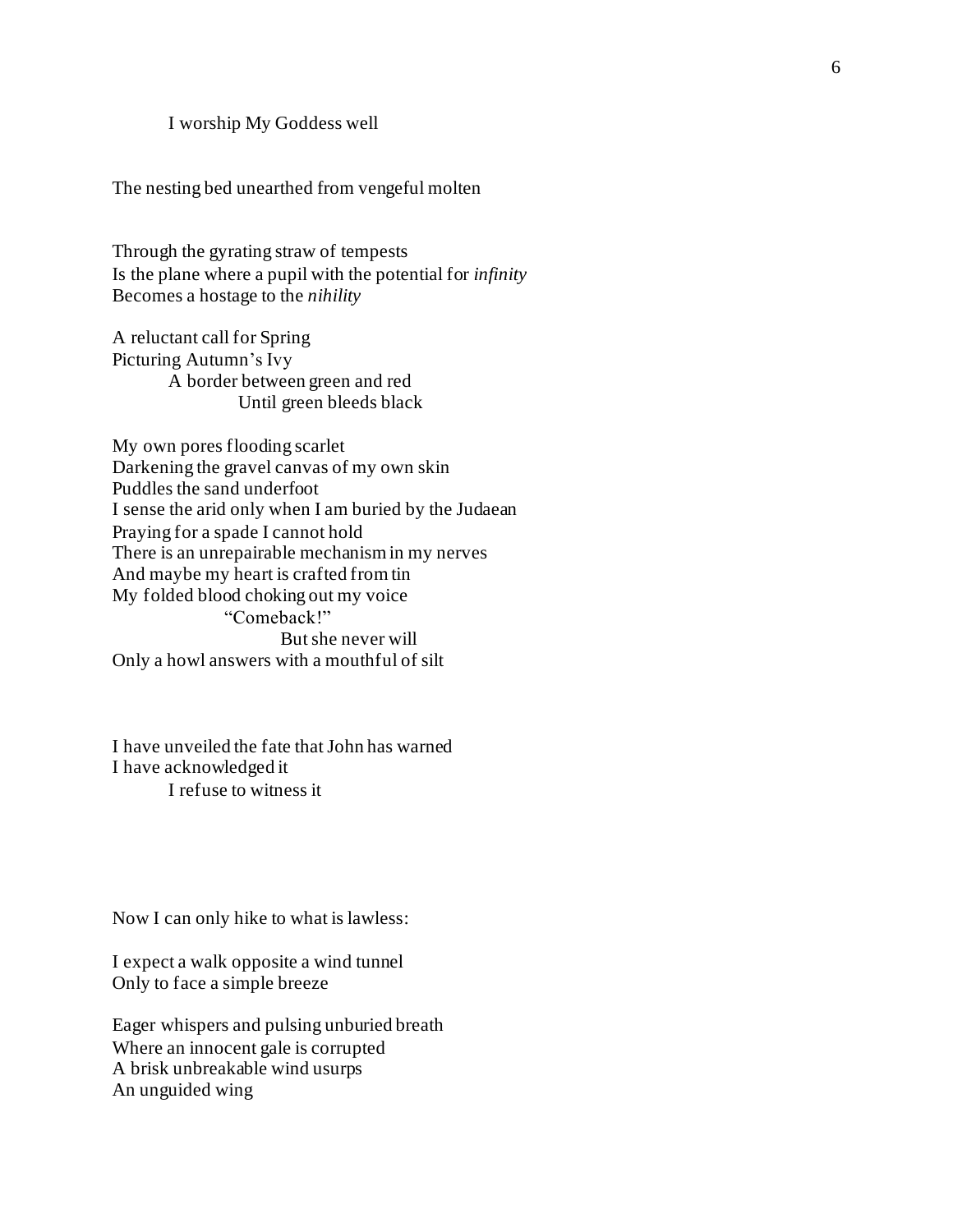To decompose into venom and be Spited into a torrent When did the wind enter this tunnel?

Ignoring foreign cautionary signs Inhaled by arching vegetation

The distorted topography are diary entries of a late devil No, nothing parades these tainted roots No sounds of taunting crows No approaching paces to jerk my spine backward in panicked reassuring Only a silent shuffling in uncharted territory Newborn geysers hold their fury Muting the roars of tormented final wishes

Only a muffled foam "Please enter"

Icy crystal caverns lay undiscovered from past diggings Unsurfaced molten riddles the needles wayward direction I must discover my own route

This is a place where a torch cannot clarify the evenings' orientation And only arouses the nighttide

The rapturing song to shine again But not here

Here no Awe is sound

Only a displaced familiar Maidens voice in the heart of the wandering refugee The form of a transparent hand reaching from the bracken The arm either lost in the thicket cover or Vanished by time's erasing Promising palm pointing northward Offering to steal heaven's stars

I reach for the hand Skeletal branches flickering

Soft archaic skin Refreshed satin

I am ready to revive the sound in the vacuum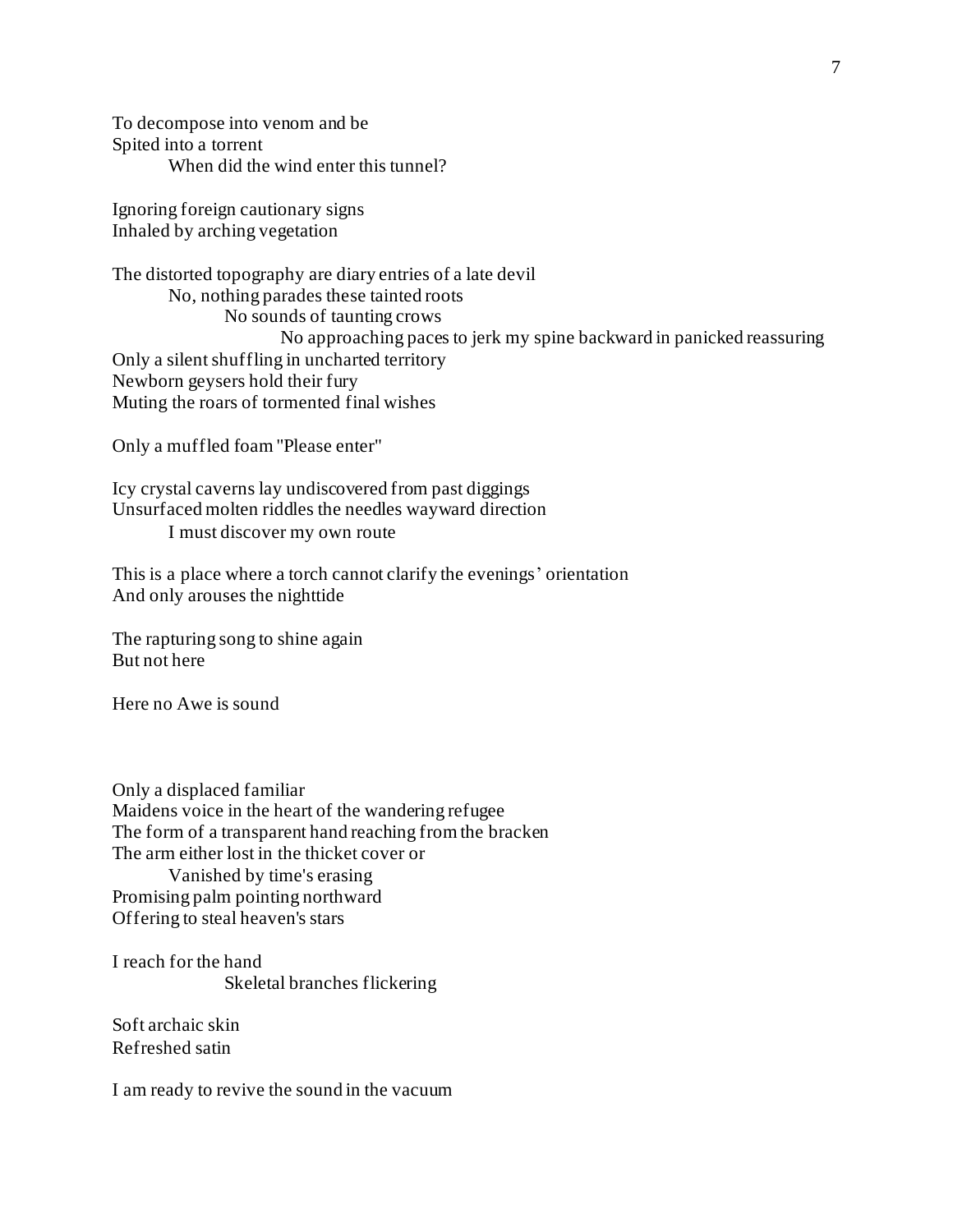#### Am I really ready for this duet?

Once I sat in the back chair as A compliment to the soloist I rose from the center and gave my performance You were always my baseline behind Despite the encore

I am ready to step back for the duet

*Oyasumi* Oyasumi? How long has it been?

Begging for an *okaeri* The setting silent as ever

On the inside winter eternally paused On the outside the sakura exhale spring I associate with the isolated Siberia

A reminder from my fiancé: "Fasten your tie! It's a big day!" The weathering band around my finger The scalpel that shaped my brow The lilac glove that lifted my face Is the neglect only possibly from A façade of Michelangelo The brooch I wear Punctured Marble slate of my chest From the brushing fingertips I venture into the Den of Isis With an unsanctioned torch This is the light that must go out No enrapturing crystal No encaging steel frame Only an entrance to turn exit And a latent blessing At the missing pew I kneel and beg for atonement: Will my pardon be unwritten? Should I vault from this rock? Will it all return to cinder?

Will my boat sink to the nether on this rose lake of sulfur?

Can I retract my skin and answer to my revoked organs what I have done?